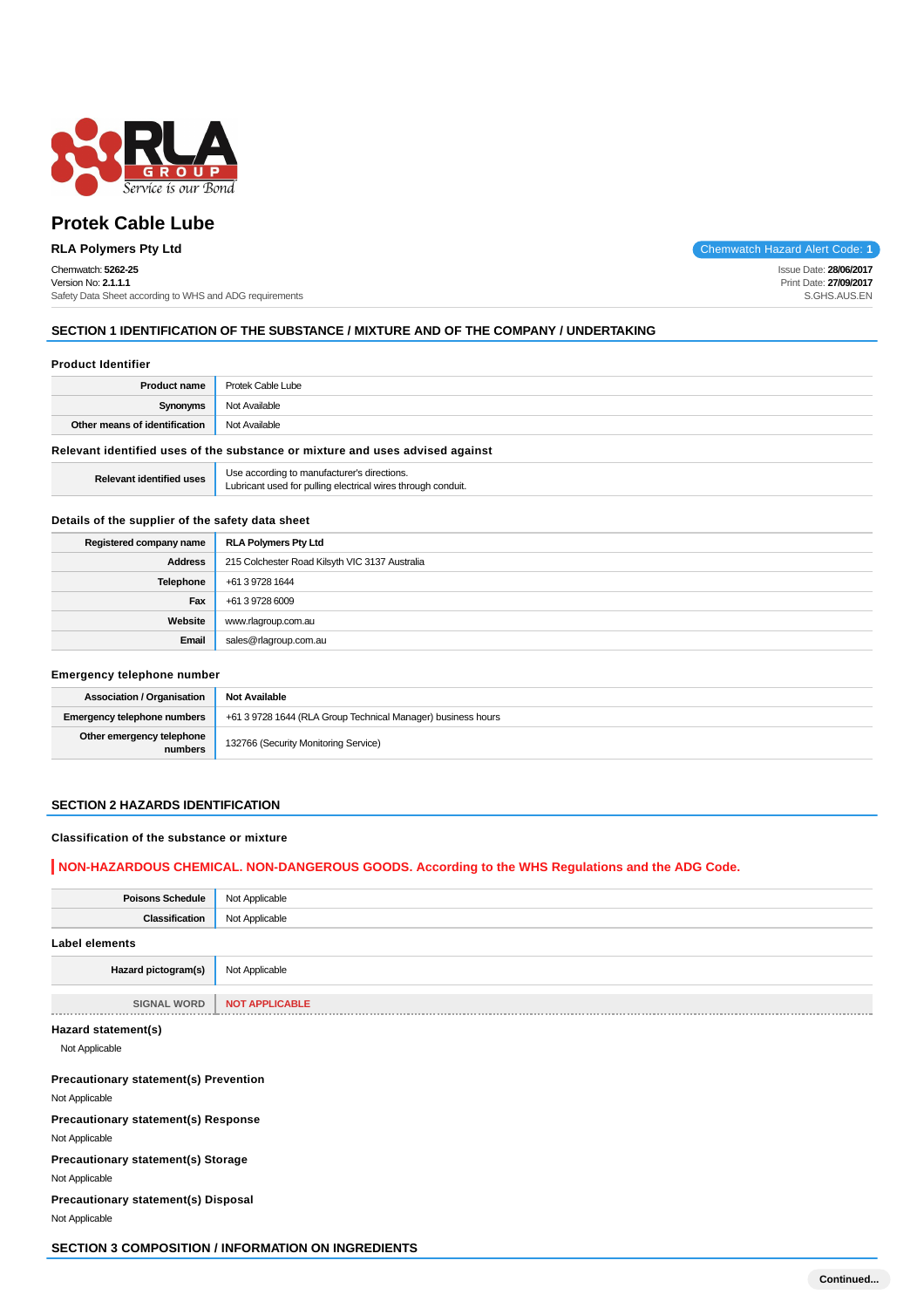#### **Substances**

See section below for composition of Mixtures

#### **Mixtures**

| <b>CAS No</b> | %[weight] | Name                                       |
|---------------|-----------|--------------------------------------------|
| 57-55-6       | $1 - 10$  | propylene glycol                           |
| Not Available | >60       | Ingredients determined not to be hazardous |

# **SECTION 4 FIRST AID MEASURES**

#### **Description of first aid measures**

| <b>Eye Contact</b>  | If this product comes in contact with the eyes:<br>• Wash out immediately with fresh running water.<br>Ensure complete irrigation of the eye by keeping eyelids apart and away from eye and moving the eyelids by occasionally lifting the upper and lower lids.<br>► Seek medical attention without delay; if pain persists or recurs seek medical attention.<br>Removal of contact lenses after an eye injury should only be undertaken by skilled personnel. |
|---------------------|-----------------------------------------------------------------------------------------------------------------------------------------------------------------------------------------------------------------------------------------------------------------------------------------------------------------------------------------------------------------------------------------------------------------------------------------------------------------|
| <b>Skin Contact</b> | If skin contact occurs:<br>Immediately remove all contaminated clothing, including footwear.<br>Flush skin and hair with running water (and soap if available).<br>Seek medical attention in event of irritation.                                                                                                                                                                                                                                               |
| Inhalation          | If fumes, aerosols or combustion products are inhaled remove from contaminated area.<br>Other measures are usually unnecessary.                                                                                                                                                                                                                                                                                                                                 |
| Ingestion           | Immediately give a glass of water.<br>First aid is not generally required. If in doubt, contact a Poisons Information Centre or a doctor.                                                                                                                                                                                                                                                                                                                       |

## **Indication of any immediate medical attention and special treatment needed**

Treat symptomatically.

- To treat poisoning by the higher aliphatic alcohols (up to C7):
- Gastric lavage with copious amounts of water
- $\blacksquare$  It may be beneficial to instill 60 ml of mineral oil into the stomach.
- Oxygen and artificial respiration as needed.
- Electrolyte balance: it may be useful to start 500 ml. M/6 sodium bicarbonate intravenously but maintain a cautious and conservative attitude toward electrolyte replacement unless shock or severe acidosis threatens.
- ▶ To protect the liver, maintain carbohydrate intake by intravenous infusions of glucose.
- Haemodialysis if coma is deep and persistent. [GOSSELIN, SMITH HODGE: Clinical Toxicology of Commercial Products, Ed 5)

#### ----------------------------------------------------------------- BASIC TREATMENT

- ----------------------------------------------------------------- Establish a patent airway with suction where necessary.
- Watch for signs of respiratory insufficiency and assist ventilation as necessary.
- Administer oxygen by non-rebreather mask at 10 to 15 l/min.
- **Monitor and treat, where necessary, for shock.**
- **Monitor and treat, where necessary, for pulmonary oedema.**
- Anticipate and treat, where necessary, for seizures.
- DO NOT use emetics. Where ingestion is suspected rinse mouth and give up to 200 ml water (5 ml/kg recommended) for dilution where patient is able to swallow, has a strong gag reflex and does not drool.
- Give activated charcoal.
- -----------------------------------------------------------------

#### ADVANCED TREATMENT

- ----------------------------------------------------------------- Consider orotracheal or nasotracheal intubation for airway control in unconscious patient or where respiratory arrest has occurred.
- Positive-pressure ventilation using a bag-valve mask might be of use.
- **Monitor and treat, where necessary, for arrhythmias.**
- Start an IV D5W TKO. If signs of hypovolaemia are present use lactated Ringers solution. Fluid overload might create complications.
- If the patient is hypoglycaemic (decreased or loss of consciousness, tachycardia, pallor, dilated pupils, diaphoresis and/or dextrose strip or glucometer readings below 50 mg), give 50% dextrose.
- Hypotension with signs of hypovolaemia requires the cautious administration of fluids. Fluid overload might create complications.
- Drug therapy should be considered for pulmonary oedema.
- **Treat seizures with diazepam.**
- Proparacaine hydrochloride should be used to assist eye irrigation.
- ----------------------------------------------------------------- EMERGENCY DEPARTMENT
- -----------------------------------------------------------------
- Laboratory analysis of complete blood count, serum electrolytes, BUN, creatinine, glucose, urinalysis, baseline for serum aminotransferases (ALT and AST), calcium, phosphorus and magnesium, may assist in establishing a treatment regime. Other useful analyses include anion and osmolar gaps, arterial blood gases (ABGs), chest radiographs and electrocardiograph. Positive end-expiratory pressure (PEEP)-assisted ventilation may be required for acute parenchymal injury or adult respiratory distress syndrome.
- Acidosis may respond to hyperventilation and bicarbonate therapy.
- Haemodialysis might be considered in patients with severe intoxication.
- Consult a toxicologist as necessary. BRONSTEIN, A.C. and CURRANCE, P.L. EMERGENCY CARE FOR HAZARDOUS MATERIALS EXPOSURE: 2nd Ed. 1994

For C8 alcohols and above.

Symptomatic and supportive therapy is advised in managing patients.

## **SECTION 5 FIREFIGHTING MEASURES**

**Extinguishing media**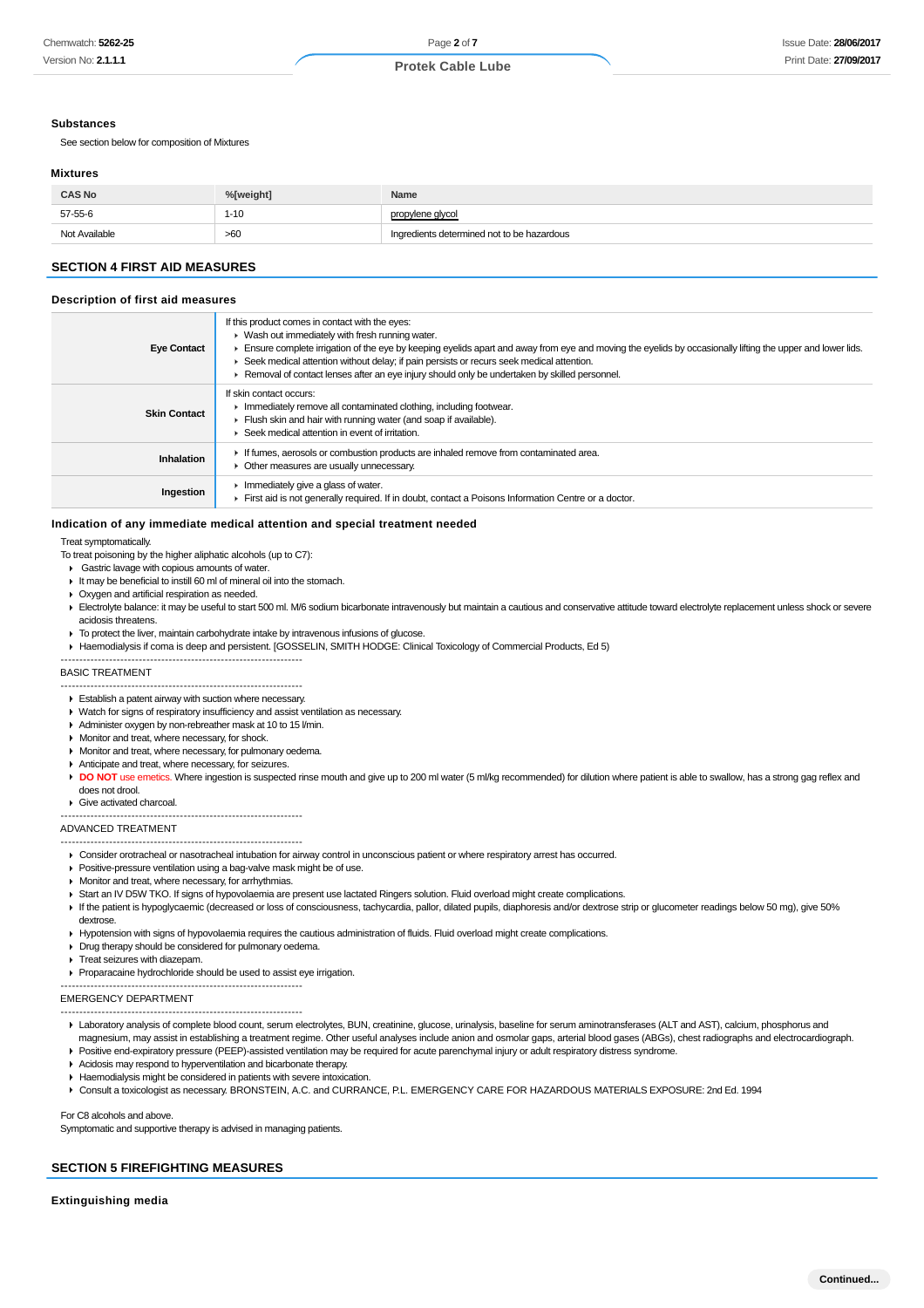- Alcohol stable foam.
- Drv chemical powder.
- BCF (where regulations permit). Carbon dioxide.

## **Special hazards arising from the substrate or mixture**

| <b>Fire Incompatibility</b>    | None known.                                                                                                                                                                                                                                                                                       |
|--------------------------------|---------------------------------------------------------------------------------------------------------------------------------------------------------------------------------------------------------------------------------------------------------------------------------------------------|
| <b>Advice for firefighters</b> |                                                                                                                                                                                                                                                                                                   |
| <b>Fire Fighting</b>           | Alert Fire Brigade and tell them location and nature of hazard.<br>• Wear breathing apparatus plus protective gloves in the event of a fire.<br>Prevent, by any means available, spillage from entering drains or water courses.<br>• Use fire fighting procedures suitable for surrounding area. |
| <b>Fire/Explosion Hazard</b>   | $\triangleright$ Non combustible.<br>• Not considered a significant fire risk, however containers may burn.<br>May emit corrosive fumes.                                                                                                                                                          |
| <b>HAZCHEM</b>                 | Not Applicable                                                                                                                                                                                                                                                                                    |

## **SECTION 6 ACCIDENTAL RELEASE MEASURES**

#### **Personal precautions, protective equipment and emergency procedures**

See section 8

#### **Environmental precautions**

See section 12

# **Methods and material for containment and cleaning up**

| <b>Minor Spills</b> | • Clean up all spills immediately.<br>Avoid breathing vapours and contact with skin and eyes.<br>Control personal contact with the substance, by using protective equipment.<br>• Contain and absorb spill with sand, earth, inert material or vermiculite. |
|---------------------|-------------------------------------------------------------------------------------------------------------------------------------------------------------------------------------------------------------------------------------------------------------|
| <b>Major Spills</b> | Moderate hazard.<br>• Clear area of personnel and move upwind.<br>Alert Fire Brigade and tell them location and nature of hazard.<br>Wear breathing apparatus plus protective gloves.                                                                       |

Personal Protective Equipment advice is contained in Section 8 of the SDS.

## **SECTION 7 HANDLING AND STORAGE**

# **Precautions for safe handling**

| Safe handling     | <b>DO NOT</b> allow clothing wet with material to stay in contact with skin<br>Avoid all personal contact, including inhalation.<br>• Wear protective clothing when risk of exposure occurs.<br>▶ Use in a well-ventilated area.<br>▶ Prevent concentration in hollows and sumps. |
|-------------------|-----------------------------------------------------------------------------------------------------------------------------------------------------------------------------------------------------------------------------------------------------------------------------------|
| Other information | Store in original containers.<br>▶ Keep containers securely sealed.<br>Store in a cool, dry, well-ventilated area.<br>Store away from incompatible materials and foodstuff containers.                                                                                            |

## **Conditions for safe storage, including any incompatibilities**

| Suitable container      | Polyethylene or polypropylene container.<br>• Packing as recommended by manufacturer.<br>Check all containers are clearly labelled and free from leaks.                                                                                                                                                                                                                                                                                                                                                                                                                                                                                                                                                                              |
|-------------------------|--------------------------------------------------------------------------------------------------------------------------------------------------------------------------------------------------------------------------------------------------------------------------------------------------------------------------------------------------------------------------------------------------------------------------------------------------------------------------------------------------------------------------------------------------------------------------------------------------------------------------------------------------------------------------------------------------------------------------------------|
| Storage incompatibility | Alcohols<br>are incompatible with strong acids, acid chlorides, acid anhydrides, oxidising and reducing agents.<br>reacts, possibly violently, with alkaline metals and alkaline earth metals to produce hydrogen<br>react with strong acids, strong caustics, aliphatic amines, isocyanates, acetaldehyde, benzoyl peroxide, chromic acid, chromium oxide, dialkylzincs,<br>dichlorine oxide, ethylene oxide, hypochlorous acid, isopropyl chlorocarbonate, lithium tetrahydroaluminate, nitrogen dioxide, pentafluoroguanidine,<br>phosphorus halides, phosphorus pentasulfide, tangerine oil, triethylaluminium, triisobutylaluminium<br>$\bullet$ should not be heated above 49 deg. C. when in contact with aluminium equipment |

# **SECTION 8 EXPOSURE CONTROLS / PERSONAL PROTECTION**

# **Control parameters**

#### **OCCUPATIONAL EXPOSURE LIMITS (OEL)**

## **INGREDIENT DATA**

| Source                       | Ingredient       | <b>Material name</b>                            | <b>TWA</b>          | <b>STEL</b>   | Peak          | <b>Notes</b>  |
|------------------------------|------------------|-------------------------------------------------|---------------------|---------------|---------------|---------------|
| Australia Exposure Standards | propylene glycol | Propane-1.2-diol: particulates only             | $10 \text{ mg/m}$   | Not Available | Not Available | Not Available |
| Australia Exposure Standards | propylene glycol | Propane-1,2-diol total: (vapour & particulates) | 474 mg/m3 / 150 ppm | Not Available | Not Available | Not Available |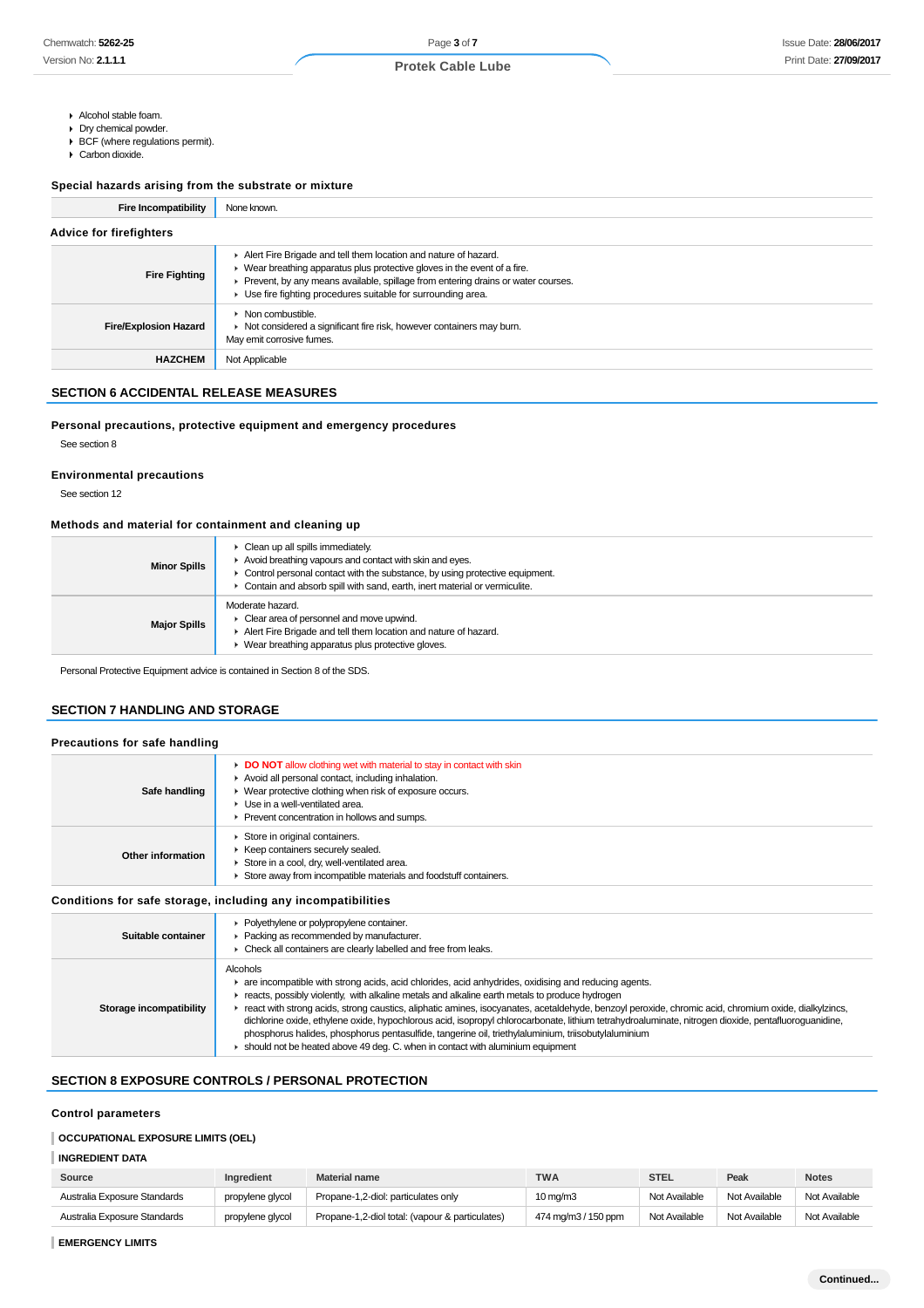| Ingredient                                    | <b>Material name</b>                |                      | TEEL-1              | TEEL-2      | TEEL-3                  |  |
|-----------------------------------------------|-------------------------------------|----------------------|---------------------|-------------|-------------------------|--|
| propylene glycol                              | Polypropylene glycols               | $30 \,\mathrm{mq/m}$ |                     | 330 mg/m3   | $2,000 \,\mathrm{mg/m}$ |  |
| propylene glycol                              | Propylene glycol; (1,2-Propanediol) | $30 \,\mathrm{mq/m}$ |                     | 1,300 mg/m3 | 7,900 mg/m3             |  |
|                                               |                                     |                      |                     |             |                         |  |
| Ingredient                                    | <b>Original IDLH</b>                |                      | <b>Revised IDLH</b> |             |                         |  |
| propylene glycol                              | Not Available                       |                      | Not Available       |             |                         |  |
| Ingredients determined not to be<br>hazardous | Not Available                       | Not Available        |                     |             |                         |  |

#### **Exposure controls**

| Appropriate engineering<br>controls | Engineering controls are used to remove a hazard or place a barrier between the worker and the hazard. Well-designed engineering controls can be<br>highly effective in protecting workers and will typically be independent of worker interactions to provide this high level of protection.<br>The basic types of engineering controls are:<br>Process controls which involve changing the way a job activity or process is done to reduce the risk.<br>Enclosure and/or isolation of emission source which keeps a selected hazard "physically" away from the worker and ventilation that strategically "adds" and<br>"removes" air in the work environment.                                          |
|-------------------------------------|----------------------------------------------------------------------------------------------------------------------------------------------------------------------------------------------------------------------------------------------------------------------------------------------------------------------------------------------------------------------------------------------------------------------------------------------------------------------------------------------------------------------------------------------------------------------------------------------------------------------------------------------------------------------------------------------------------|
| <b>Personal protection</b>          |                                                                                                                                                                                                                                                                                                                                                                                                                                                                                                                                                                                                                                                                                                          |
| Eye and face protection             | Safety glasses with side shields.<br>Chemical goggles.<br>• Contact lenses may pose a special hazard; soft contact lenses may absorb and concentrate irritants. A written policy document, describing the wearing<br>of lenses or restrictions on use, should be created for each workplace or task.                                                                                                                                                                                                                                                                                                                                                                                                     |
| <b>Skin protection</b>              | See Hand protection below                                                                                                                                                                                                                                                                                                                                                                                                                                                                                                                                                                                                                                                                                |
| Hands/feet protection               | ▶ Wear chemical protective gloves, e.g. PVC.<br>▶ Wear safety footwear or safety gumboots, e.g. Rubber<br>The selection of suitable gloves does not only depend on the material, but also on further marks of quality which vary from manufacturer to manufacturer.<br>Where the chemical is a preparation of several substances, the resistance of the glove material can not be calculated in advance and has therefore to be<br>checked prior to the application.<br>The exact break through time for substances has to be obtained from the manufacturer of the protective gloves and has to be observed when making a final<br>choice.<br>Personal hygiene is a key element of effective hand care. |
| <b>Body protection</b>              | See Other protection below                                                                                                                                                                                                                                                                                                                                                                                                                                                                                                                                                                                                                                                                               |
| Other protection                    | • Overalls.<br>P.V.C. apron.<br>▶ Barrier cream.                                                                                                                                                                                                                                                                                                                                                                                                                                                                                                                                                                                                                                                         |
| <b>Thermal hazards</b>              | Not Available                                                                                                                                                                                                                                                                                                                                                                                                                                                                                                                                                                                                                                                                                            |

#### **Recommended material(s)**

**GLOVE SELECTION INDEX**

Glove selection is based on a modified presentation of the:

 **"Forsberg Clothing Performance Index".**

 The effect(s) of the following substance(s) are taken into account in the **computergenerated** selection:

Protek Cable Lube

| <b>Material</b> | <b>CPI</b> |
|-----------------|------------|
| <b>BUTYL</b>    | C          |
| NATURAL RUBBER  | C          |
| <b>NEOPRENE</b> | C          |
| PE/EVAL/PE      | C          |
| <b>PVA</b>      | C          |
| <b>VITON</b>    | C          |

\* CPI - Chemwatch Performance Index

A: Best Selection

B: Satisfactory; may degrade after 4 hours continuous immersion

C: Poor to Dangerous Choice for other than short term immersion

**NOTE**: As a series of factors will influence the actual performance of the glove, a final selection must be based on detailed observation. -

\* Where the glove is to be used on a short term, casual or infrequent basis, factors such as "feel" or convenience (e.g. disposability), may dictate a choice of gloves which might otherwise be unsuitable following long-term or frequent use. A qualified practitioner should be consulted.

# **SECTION 9 PHYSICAL AND CHEMICAL PROPERTIES**

# **Information on basic physical and chemical properties**

| Appearance            | Transparent blue slightly viscous liquid; miscible with water. |                              |                  |
|-----------------------|----------------------------------------------------------------|------------------------------|------------------|
|                       |                                                                |                              |                  |
| <b>Physical state</b> | Liauid                                                         | Relative density (Water = 1) | $\parallel$ 1.02 |
|                       |                                                                |                              |                  |

## **Respiratory protection**

Type A-P Filter of sufficient capacity. (AS/NZS 1716 & 1715, EN 143:2000 & 149:2001, ANSI Z88 or national equivalent)

Where the concentration of gas/particulates in the breathing zone, approaches or exceeds the "Exposure Standard" (or ES), respiratory protection is required. Degree of protection varies with both face-piece and Class of filter; the nature of protection varies with Type of filter.

| <b>Required Minimum</b><br><b>Protection Factor</b> | <b>Half-Face</b><br>Respirator    | <b>Full-Face</b><br>Respirator | <b>Powered Air</b><br>Respirator       |
|-----------------------------------------------------|-----------------------------------|--------------------------------|----------------------------------------|
| up to $5 \times ES$                                 | A-AUS / Class 1<br>P <sub>2</sub> | ۰                              | A-PAPR-AUS /<br>Class 1 P <sub>2</sub> |
| up to $25 \times ES$                                | Air-line*                         | A-2 P2                         | A-PAPR-2 P2                            |
| up to $50 \times ES$                                | ۰                                 | $A-3P2$                        | ۰                                      |
| $50+ x ES$                                          | ۰                                 | Air-line**                     | ۰                                      |

\* - Continuous-flow; \*\* - Continuous-flow or positive pressure demand

^ - Full-face

A(All classes) = Organic vapours, B AUS or B1 = Acid gasses, B2 = Acid gas or hydrogen cyanide(HCN), B3 = Acid gas or hydrogen cyanide(HCN), E = Sulfur dioxide(SO2), G = Agricultural chemicals, K = Ammonia(NH3), Hg = Mercury, NO = Oxides of nitrogen, MB = Methyl bromide, AX = Low boiling point organic compounds(below 65 degC)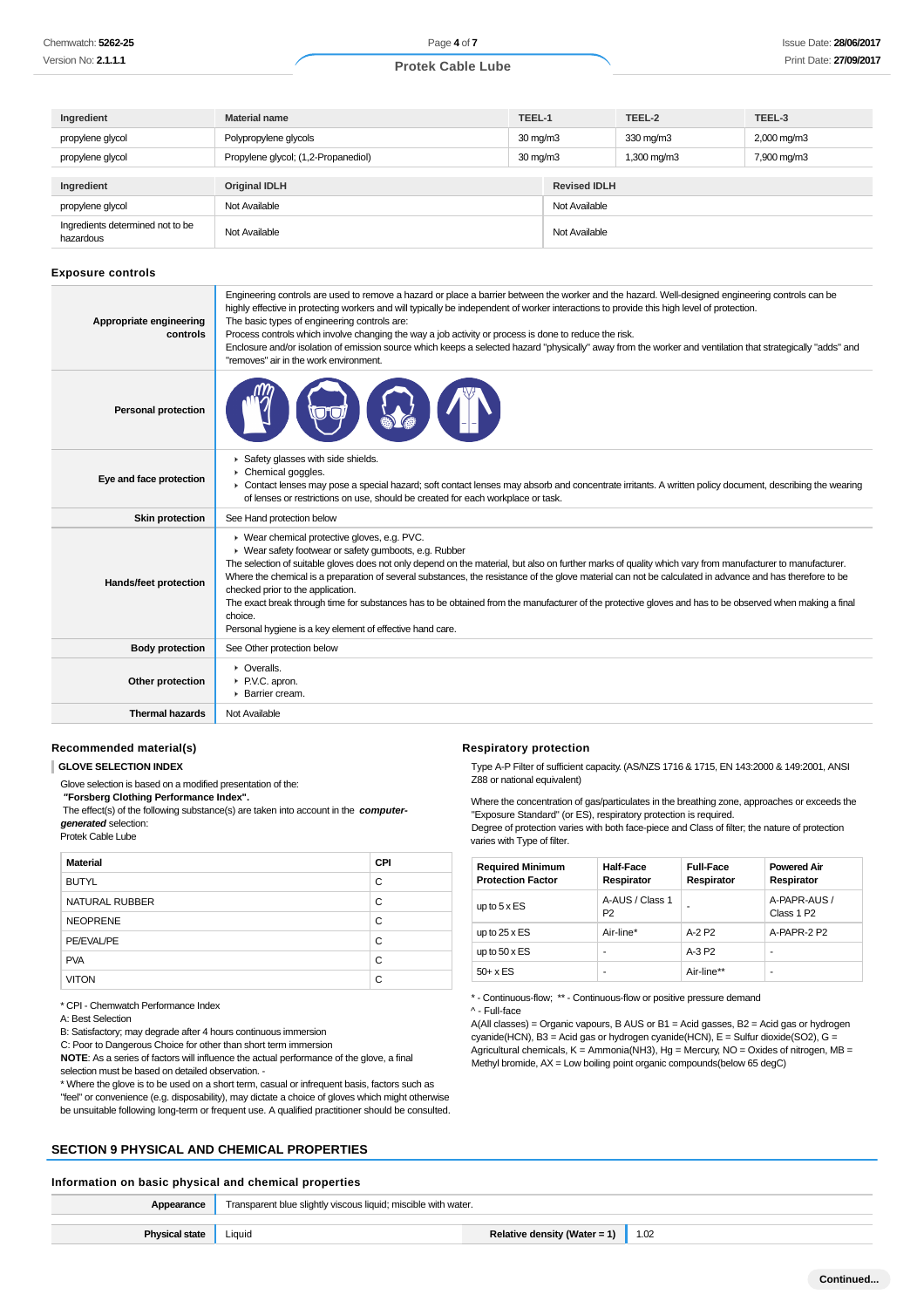# **Protek Cable Lube**

| Odour                                           | Not Available  | Partition coefficient n-octanol /<br>water | Not Available  |
|-------------------------------------------------|----------------|--------------------------------------------|----------------|
| Odour threshold                                 | Not Available  | Auto-ignition temperature (°C)             | Not Available  |
| pH (as supplied)                                | 9              | <b>Decomposition temperature</b>           | Not Available  |
| Melting point / freezing point<br>(°C)          | Not Available  | Viscosity (cSt)                            | Not Available  |
| Initial boiling point and boiling<br>range (°C) | Not Available  | Molecular weight (g/mol)                   | Not Applicable |
| Flash point (°C)                                | Not Applicable | <b>Taste</b>                               | Not Available  |
| <b>Evaporation rate</b>                         | Not Available  | <b>Explosive properties</b>                | Not Available  |
| Flammability                                    | Not Applicable | <b>Oxidising properties</b>                | Not Available  |
| <b>Upper Explosive Limit (%)</b>                | Not Applicable | Surface Tension (dyn/cm or<br>$mN/m$ )     | Not Available  |
| Lower Explosive Limit (%)                       | Not Applicable | <b>Volatile Component (%vol)</b>           | Not Available  |
| Vapour pressure (kPa)                           | as water       | Gas group                                  | Not Available  |
| Solubility in water (g/L)                       | Miscible       | pH as a solution (1%)                      | Not Available  |
| Vapour density $(Air = 1)$                      | $0.9 - 1.1$    | VOC g/L                                    | Not Available  |

# **SECTION 10 STABILITY AND REACTIVITY**

| Reactivity                                   | See section 7                                                                                                                        |
|----------------------------------------------|--------------------------------------------------------------------------------------------------------------------------------------|
| <b>Chemical stability</b>                    | • Unstable in the presence of incompatible materials.<br>▶ Product is considered stable.<br>Hazardous polymerisation will not occur. |
| <b>Possibility of hazardous</b><br>reactions | See section 7                                                                                                                        |
| <b>Conditions to avoid</b>                   | See section 7                                                                                                                        |
| Incompatible materials                       | See section 7                                                                                                                        |
| <b>Hazardous decomposition</b><br>products   | See section 5                                                                                                                        |

# **SECTION 11 TOXICOLOGICAL INFORMATION**

## **Information on toxicological effects**

| <b>Inhaled</b>                   | The material is not thought to produce adverse health effects or irritation of the respiratory tract (as classified by EC Directives using animal models).<br>Nevertheless, good hygiene practice requires that exposure be kept to a minimum and that suitable control measures be used in an occupational setting.<br>Not normally a hazard due to non-volatile nature of product                                                                                                                                                                                                                                                                                                                                                                                         |                                    |                |
|----------------------------------|-----------------------------------------------------------------------------------------------------------------------------------------------------------------------------------------------------------------------------------------------------------------------------------------------------------------------------------------------------------------------------------------------------------------------------------------------------------------------------------------------------------------------------------------------------------------------------------------------------------------------------------------------------------------------------------------------------------------------------------------------------------------------------|------------------------------------|----------------|
| Ingestion                        | The material has NOT been classified by EC Directives or other classification systems as "harmful by ingestion". This is because of the lack of<br>corroborating animal or human evidence.                                                                                                                                                                                                                                                                                                                                                                                                                                                                                                                                                                                  |                                    |                |
| <b>Skin Contact</b>              | There is some evidence to suggest that this material can cause inflammation of the skin on contact in some persons.                                                                                                                                                                                                                                                                                                                                                                                                                                                                                                                                                                                                                                                         |                                    |                |
| Eye                              | There is some evidence to suggest that this material can cause eye irritation and damage in some persons.                                                                                                                                                                                                                                                                                                                                                                                                                                                                                                                                                                                                                                                                   |                                    |                |
| Chronic                          | Long-term exposure to the product is not thought to produce chronic effects adverse to the health (as classified by EC Directives using animal models);<br>nevertheless exposure by all routes should be minimised as a matter of course.                                                                                                                                                                                                                                                                                                                                                                                                                                                                                                                                   |                                    |                |
|                                  | <b>TOXICITY</b>                                                                                                                                                                                                                                                                                                                                                                                                                                                                                                                                                                                                                                                                                                                                                             | <b>IRRITATION</b>                  |                |
| <b>Protek Cable Lube</b>         | Not Available                                                                                                                                                                                                                                                                                                                                                                                                                                                                                                                                                                                                                                                                                                                                                               | Not Available                      |                |
|                                  | <b>TOXICITY</b>                                                                                                                                                                                                                                                                                                                                                                                                                                                                                                                                                                                                                                                                                                                                                             | <b>IRRITATION</b>                  |                |
|                                  | Dermal (rabbit) LD50: 11890 mg/kg <sup>[2]</sup>                                                                                                                                                                                                                                                                                                                                                                                                                                                                                                                                                                                                                                                                                                                            | Eye (rabbit): 100 mg - mild        |                |
| propylene glycol                 | Oral (rat) LD50: 20000 mg/kg <sup>[2]</sup>                                                                                                                                                                                                                                                                                                                                                                                                                                                                                                                                                                                                                                                                                                                                 | Eye (rabbit): 500 mg/24h - mild    |                |
|                                  |                                                                                                                                                                                                                                                                                                                                                                                                                                                                                                                                                                                                                                                                                                                                                                             | Skin(human):104 mg/3d Intermit Mod |                |
|                                  |                                                                                                                                                                                                                                                                                                                                                                                                                                                                                                                                                                                                                                                                                                                                                                             | Skin(human):500 mg/7days mild      |                |
| Legend:                          | 1. Value obtained from Europe ECHA Registered Substances - Acute toxicity 2.* Value obtained from manufacturer's SDS. Unless otherwise specified                                                                                                                                                                                                                                                                                                                                                                                                                                                                                                                                                                                                                            |                                    |                |
|                                  | data extracted from RTECS - Register of Toxic Effect of chemical Substances                                                                                                                                                                                                                                                                                                                                                                                                                                                                                                                                                                                                                                                                                                 |                                    |                |
|                                  |                                                                                                                                                                                                                                                                                                                                                                                                                                                                                                                                                                                                                                                                                                                                                                             |                                    |                |
| <b>PROPYLENE GLYCOL</b>          | The material may cause skin irritation after prolonged or repeated exposure and may produce on contact skin redness, swelling, the production of vesicles,<br>scaling and thickening of the skin.<br>The acute oral toxicity of propylene glycol is very low; large amounts are needed to cause perceptible health damage in humans. Serious toxicity generally<br>occurs only at blood concentrations over 1 g/L, which requires extremely high intake over a relatively short period of time; this is nearly impossible with<br>consuming foods or supplements which contain 1g/kg of PG at most. Poisonings are usually due to injection through a vein or accidental swallowing of<br>large amounts by children. The potential for long-term oral toxicity is also low. |                                    |                |
| <b>Acute Toxicity</b>            | $\circledcirc$                                                                                                                                                                                                                                                                                                                                                                                                                                                                                                                                                                                                                                                                                                                                                              | Carcinogenicity                    | $\circledcirc$ |
| <b>Skin Irritation/Corrosion</b> | $\circledcirc$                                                                                                                                                                                                                                                                                                                                                                                                                                                                                                                                                                                                                                                                                                                                                              | Reproductivity                     | Ø              |
| Serious Eye Damage/Irritation    | O                                                                                                                                                                                                                                                                                                                                                                                                                                                                                                                                                                                                                                                                                                                                                                           | <b>STOT - Single Exposure</b>      | ◎              |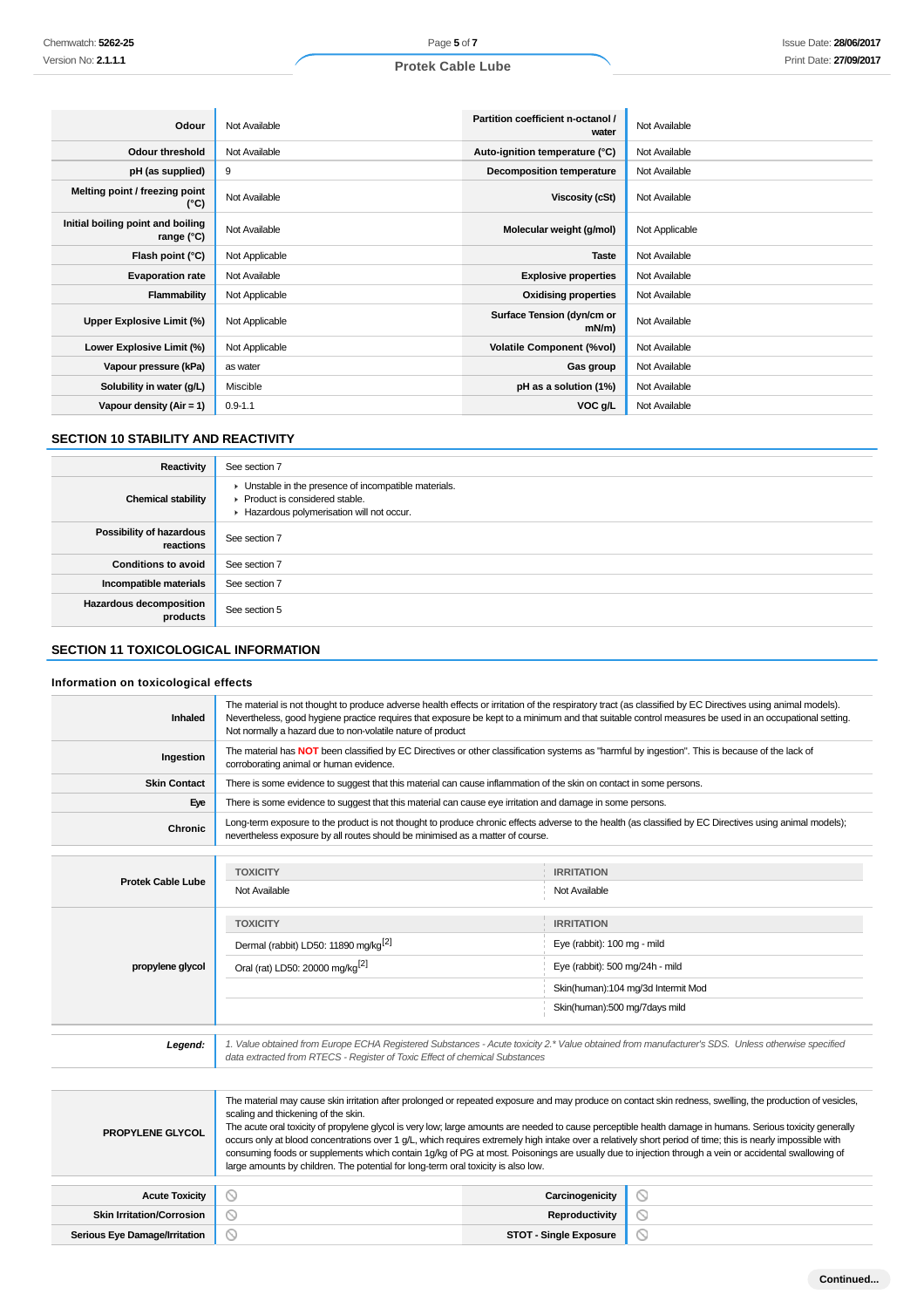#### **Respiratory or Skin**  $\circledcirc$ **STOT - Repeated Exposure Mutagenicity Aspiration Hazard**  $\circlearrowright$ Legend:  $\mathsf{X}$  – Data available but does not fill the criteria for classification  $\blacktriangleright$  – Data available to make classification

 $\bigcirc$  – Data Not Available to make classification

## **SECTION 12 ECOLOGICAL INFORMATION**

## **Toxicity**

|                          | <b>ENDPOINT</b>  | <b>TEST DURATION (HR)</b> | <b>SPECIES</b>                | VALUE            | <b>SOURCE</b>    |
|--------------------------|------------------|---------------------------|-------------------------------|------------------|------------------|
| <b>Protek Cable Lube</b> | Not<br>Available | Not Available             | Not Available                 | Not<br>Available | Not<br>Available |
|                          | <b>ENDPOINT</b>  | <b>TEST DURATION (HR)</b> | <b>SPECIES</b>                | <b>VALUE</b>     | <b>SOURCE</b>    |
|                          | LC50             | 96                        | Fish                          | 710mg/L          | 4                |
| propylene glycol         | <b>EC50</b>      | 48                        | Crustacea                     | >1000mg/L        | -4               |
|                          | <b>EC50</b>      | 96                        | Algae or other aquatic plants | 19000mg/L        | $\overline{2}$   |
|                          | <b>NOEC</b>      | 168                       | Fish                          | 98mg/L           | 4                |
|                          |                  |                           | $\blacksquare$                |                  |                  |

**Legend:** Extracted from 1. IUCLID Toxicity Data 2. Europe ECHA Registered Substances - Ecotoxicological Information - Aquatic Toxicity 3. EPIWIN Suite V3.12 (QSAR) - Aquatic Toxicity Data (Estimated) 4. US EPA, Ecotox database - Aquatic Toxicity Data 5. ECETOC Aquatic Hazard Assessment Data 6. NITE (Japan) - Bioconcentration Data 7. METI (Japan) - Bioconcentration Data 8. Vendor Data

#### **Persistence and degradability**

| Ingredient       | Persistence: Water/Soil | Persistence: Air |
|------------------|-------------------------|------------------|
| propylene glycol | LOW                     | LOW              |
|                  |                         |                  |

#### **Bioaccumulative potential**

| Ingredient       | accumulation                                             |
|------------------|----------------------------------------------------------|
| nropulana alucol | $^{\circ}$ OW (BCF = $\overline{\phantom{a}}$<br>$-\sim$ |

# **Mobility in soil**

| Ingredient       | <b>Mobility</b>                                                               |
|------------------|-------------------------------------------------------------------------------|
| propylene alvcol | <b>HIG!</b><br>$\sqrt{2}$<br>$\overline{\phantom{a}}$<br>=<br>_____<br>$\sim$ |

#### **SECTION 13 DISPOSAL CONSIDERATIONS**

| Waste treatment methods      |
|------------------------------|
| Product / Packaging disposal |

## **SECTION 14 TRANSPORT INFORMATION**

#### **Labels Required**

| ин | NC.    |
|----|--------|
|    | $\sim$ |
|    |        |

# **Land transport (ADG): NOT REGULATED FOR TRANSPORT OF DANGEROUS GOODS**

**Air transport (ICAO-IATA / DGR): NOT REGULATED FOR TRANSPORT OF DANGEROUS GOODS**

## **Sea transport (IMDG-Code / GGVSee): NOT REGULATED FOR TRANSPORT OF DANGEROUS GOODS**

**Transport in bulk according to Annex II of MARPOL and the IBC code** Not Applicable

## **SECTION 15 REGULATORY INFORMATION**